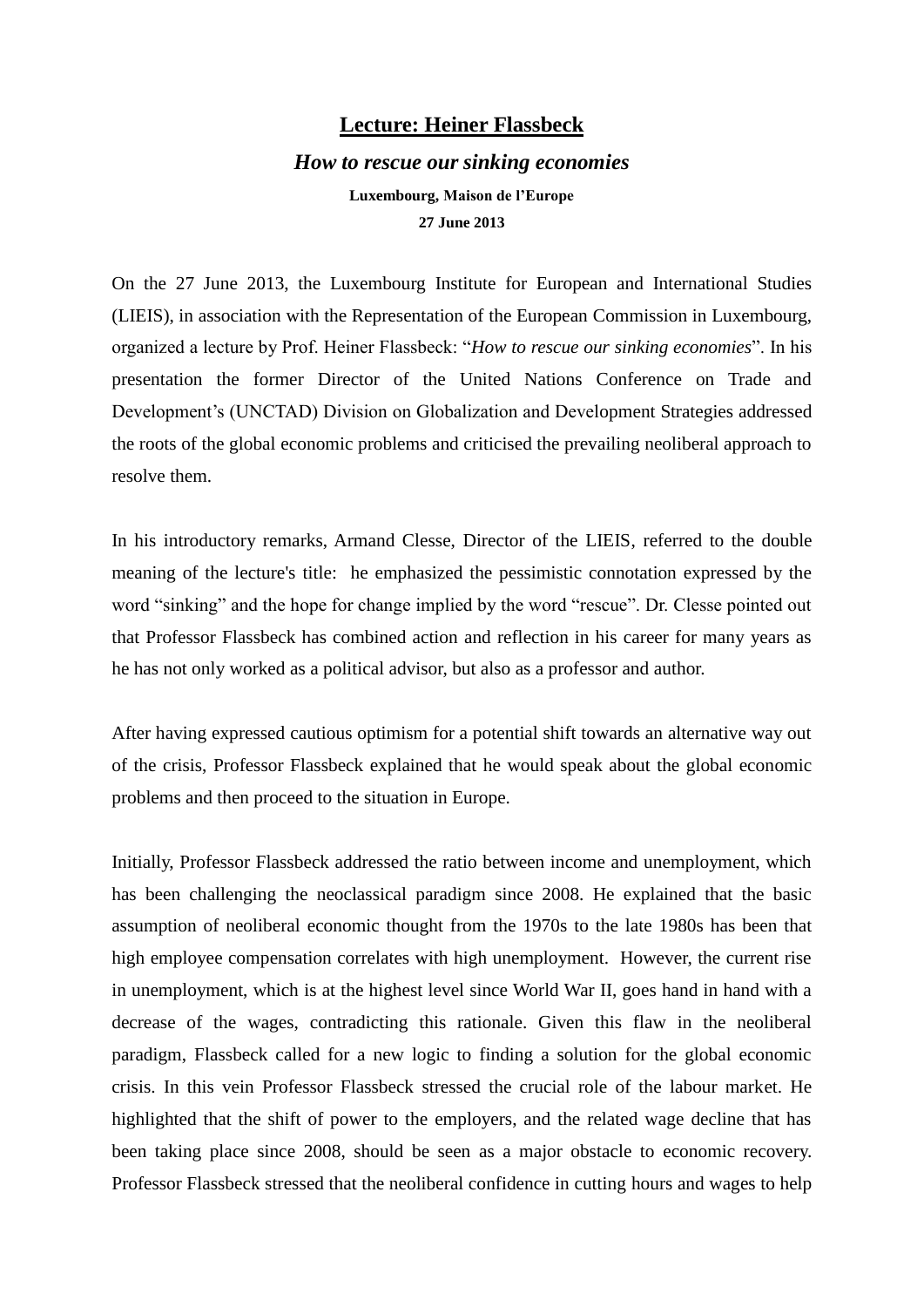the economy recover should be rejected. He explained that the labour market does not follow microeconomic rules and that, on the contrary, it is part of the global economy. When it comes to solving the global economic crisis, Flassbeck said, the reliance on monetary and fiscal policy to give an economic boost will be inefficient, as long as wages remain low. In fact, positive income expectations should be created in order to stimulate consumption and thus economic growth. 80% of a country's GDP is generated by domestic demand, while export-shares only account for 6-7%, making the consumption rate the key to recovery. Focusing on export, which is what has been done up until now, will not help resolve the current economic problems.

By advocating a general increase in the level of income, the German economist clearly rejected the austerity policy promoted by the European Union and the International Monetary Fund (IMF). Flassbeck referred to the example of crisis countries like Portugal or Greece, where the adjustment of the labour costs did not result in an economic improvement. On the contrary, despite a wage cut of 24% the Greek GDP continues to decline, which he considers evidence that salary decreases affect national demand, as well as economic growth, in a negative way. He added that decreasing wages will not help the weakened economies of Southern Europe become more competitive as Germany holds an unassailable advantage in terms of labour costs.

This led to the final point of Heiner Flassbeck's analysis, namely the role that low German nominal wages play in the current economic crisis. When comparing the economies of France and Germany from 1999 on, it is clear that both countries experienced the same increase in productivity. However, the fact that the nominal wages are much lower in Germany provides it with a competitive advantage. According to Flassbeck this is the main reason for the rising trade imbalance in the Eurozone and has acted as a catalyst for the European Union's economic problems. In this context, Prof. Flassbeck criticised what he called "the perverted German economy", which is characterized by a focus on savings and a prohibition of private, and respectively public debt. In fact, he stated that the on-going universalization of this "debt phobia" has deleterious effects on the global economy, because if the number of savers exceeds that of the debtors the demand will fall apart.

To give an example, he showed that if the government and the companies spent 100 Million euro on wages each year, and the private households maintained a savings ratio of 10%,